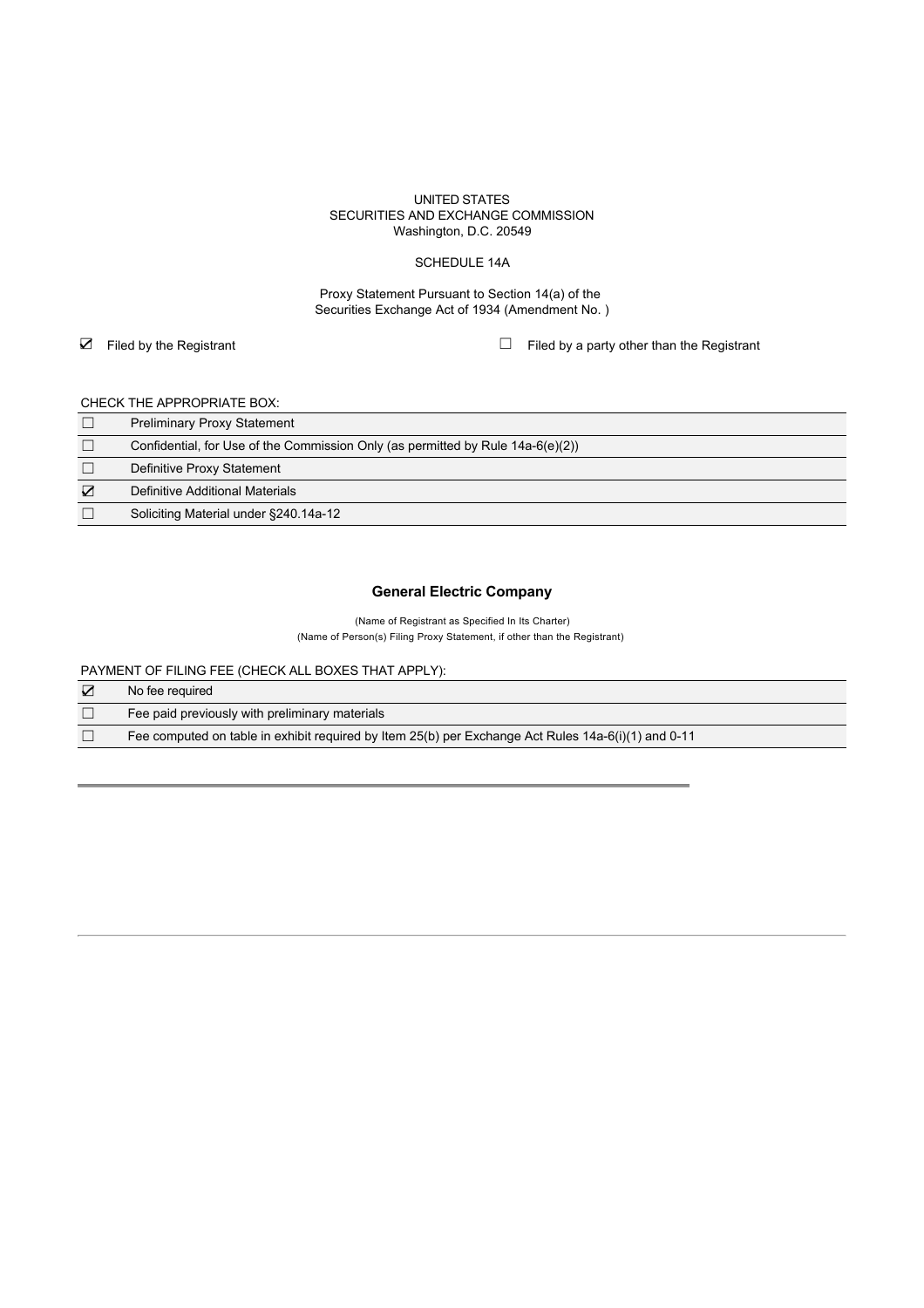Commencing on April 14, 2022, General Electric made available to shareholders and/or proxy advisory firms the following communication for consideration in<br>connection with its upcoming annual meeting of shareholders to be h

# **Key Voting Items for GE's 2022 Annual Meeting**

## **Election of Directors**

- Our Board slate for 2022 adds three new directors with industry and operating expertise aligned with our strategic transformation so that each future company will have a dedicated board with deep domain expertise.
- The slate has 13 directors, reflecting these additions and director James Tisch's decision not to stand for reelection this year.

*For more information, see pages 6-12 of the proxy statement.*

## **Say-on-Pay … Responsiveness to Shareholders**

The fundamental objective of our compensation programs is to drive accountability and performance. We design them to focus leadership on key areas that drive accountability for executing our strategy and align with investors' interests. Our Board balances alignment with the company's strategy, market practice and trends, and shareholder feedback, including the results of say-on-pay votes, and we have taken numerous actions over the past several years to enhance our programs, strengthen the links between pay and performance, and incentivize management to deliver for shareholders.

- Through GE's engagement efforts during the past year, the Board sought to elicit and consider a full range of shareholders' perspectives related to executive compensation. We held meetings with shareholders representing 53% of outstanding shares and 76% of outstanding shares held by institutional investors.
- Shareholders have been overwhelmingly supportive of our CEO and extending his leadership, but the primary area of concern underlying last year's low say-on-pay vote was about the timing, size and structure of the 2020 retention grant made as part of the extension.
	- The Board commits that adjusting performance metrics for previously issued equity awards is an action that will not be taken absent extraordinary circumstances, or for equitable adjustments in connection with corporate transactions such as our planned spin-off transactions.
	- After considering a range of alternatives, the compensation committee also agreed with the CEO to reduce his annual equity incentive grant for 2022 from a grant date fair value of \$15 million to \$5 million, representing a 67% reduction of annual equity compared to the amount previously provided in the CEO's employment agreement. This action reflects the Board's desire to recognize and meaningfully respond to our shareholders.
- In addition, annual bonuses for 2021 were formulaic and based only on the predetermined performance metrics for our businesses, in response to some shareholders' feedback that they did not support the way discretion was used to increase bonus funding for 2020 compared to a more formulaic approach.

*For more information, see pages 25-26 of the proxy statement.*